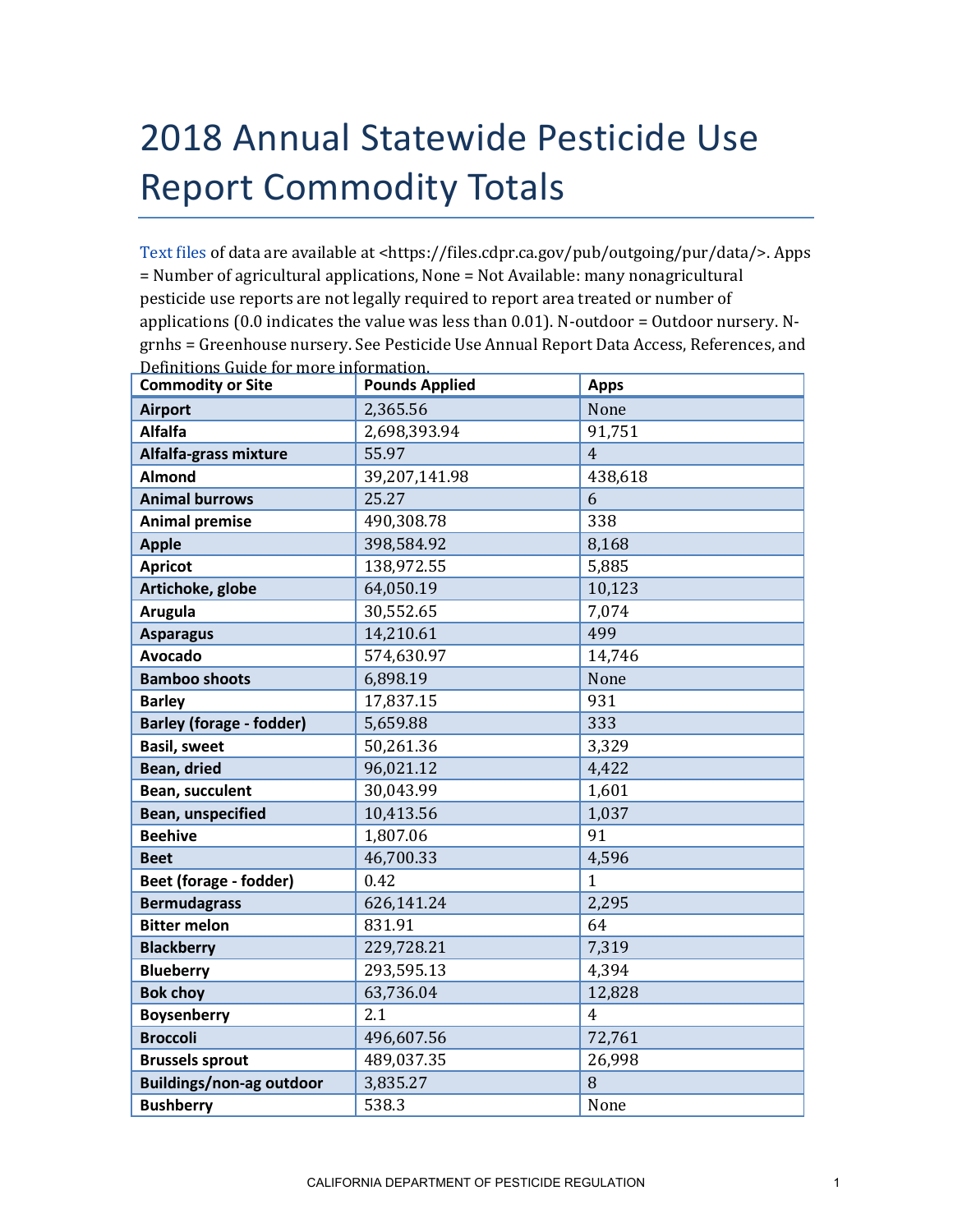| <b>Commodity or Site</b>         | <b>Pounds Applied</b> | <b>Apps</b>    |
|----------------------------------|-----------------------|----------------|
| Cabbage                          | 185,809.05            | 29,887         |
| <b>Cactus leaf</b>               | 78.9                  | 8              |
| Cactus pear                      | 2,339.99              | 80             |
| Canola (rape)                    | 1,026.38              | 66             |
| Cantaloupe                       | 213,000.24            | 4,230          |
| Cardoon                          | 105.61                | 63             |
| <b>Carrot</b>                    | 5,594,386.74          | 11,362         |
| Carrot (forage - fodder)         | 40.25                 | $\overline{4}$ |
| <b>Cashew</b>                    | 106.0                 | None           |
| <b>Cauliflower</b>               | 170,761.26            | 33,002         |
| <b>Celeriac</b>                  | 7,496.04              | 777            |
| <b>Celery</b>                    | 290,971.04            | 61,181         |
| Cherimoya                        | 185.53                | 13             |
| <b>Cherry</b>                    | 1,330,231.48          | 36,507         |
| <b>Chervil</b>                   | 26.91                 | 86             |
| <b>Chestnut</b>                  | 3,060.6               | 29             |
| <b>Chicory</b>                   | 560.1                 | 75             |
| <b>Chinese amaranth (chinese</b> | 18.97                 | 96             |
| spinach, tampala, yin choy)      |                       |                |
| Chinese broccoli (gai lon)       | 3,668.5               | 1,894          |
| <b>Chinese cabbage (Napa)</b>    | 85,918.55             | 11,287         |
| <b>Chinese chives</b>            | 40.4                  | 29             |
| <b>Chinese greens</b>            | 2,577.04              | 250            |
| <b>Chive</b>                     | 789.76                | 625            |
| <b>Christmas tree</b>            | 584.73                | 78             |
| Chrysanthemum, edible<br>leaved  | 54.17                 | 9              |
| Chrysanthemum, garland           | 1.02                  | $\mathbf{1}$   |
| <b>Cilantro</b>                  | 84,617.29             | 10,373         |
| <b>Citrus</b>                    | 105,035.51            | 1,788          |
| <b>Clover</b>                    | 462.55                | 10             |
| Cole crop                        | 124.54                | 553            |
| <b>Collard</b>                   | 58,086.01             | 6,823          |
| <b>Commercial storages or</b>    | 4.16                  | None           |
| warehouses (all or unspec)       |                       |                |
| <b>Commodity fumigation</b>      | 392,558.11            | 116            |
| Corn (forage - fodder)           | 963,203.3             | 32,100         |
| Corn, grain                      | 48,359.55             | 2,754          |
| Corn, human consumption          | 250,871.62            | 19,501         |
| <b>Cotton</b>                    | 3,463,714.54          | 75,886         |
| Cotton (forage - fodder)         | 854.69                | 18             |
| County ag comm                   | 1,836.17              | None           |
| <b>Cranberry</b>                 | 0.22                  | None           |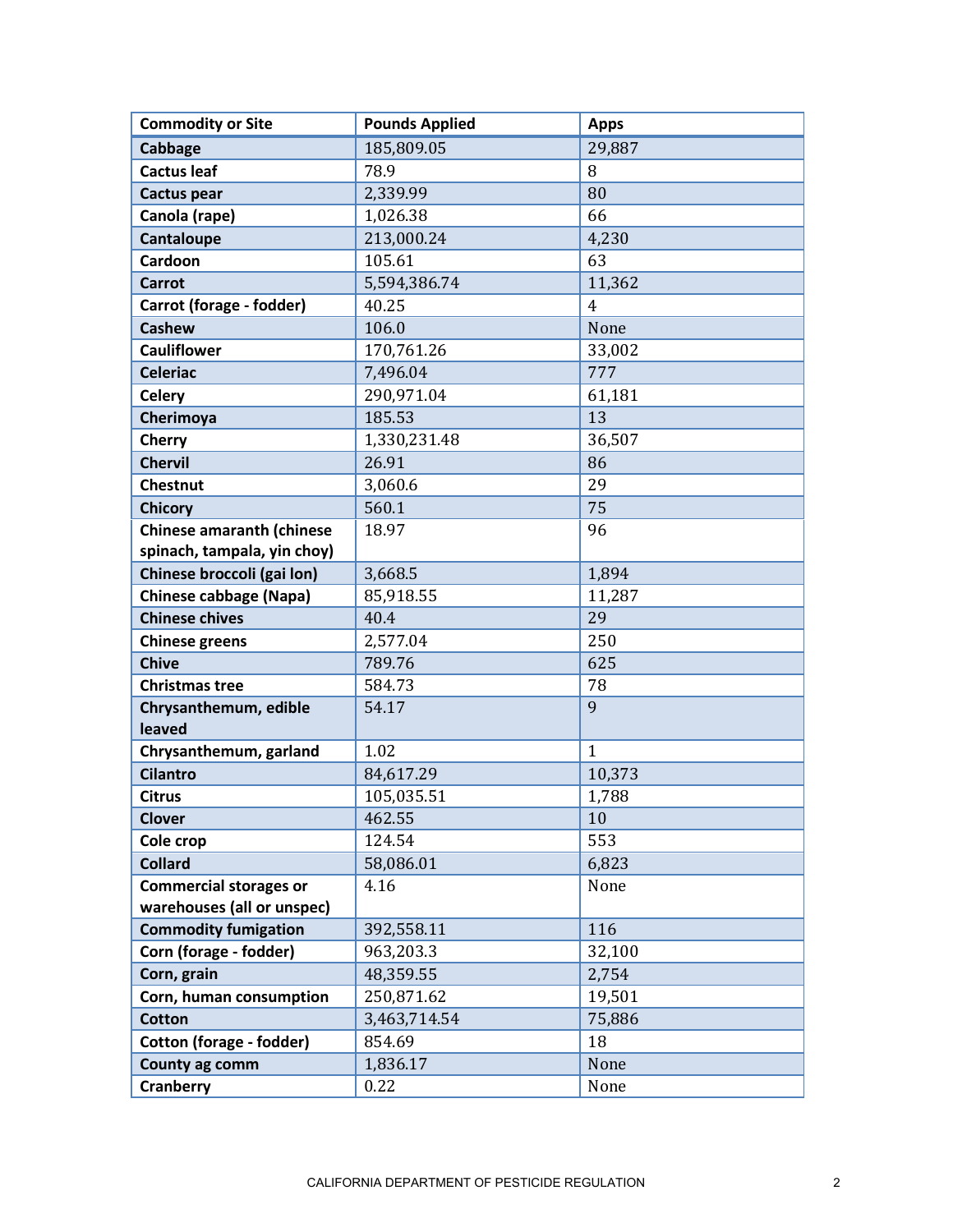| <b>Commodity or Site</b>           | <b>Pounds Applied</b> | <b>Apps</b> |
|------------------------------------|-----------------------|-------------|
| <b>Cucumber</b>                    | 42,918.11             | 3,950       |
| <b>Daikon</b>                      | 3,888.16              | 575         |
| Dairy equipment                    | 1,048.71              | 8           |
| <b>Dandelion green</b>             | 4,158.64              | 831         |
| <b>Date</b>                        | 22,950.95             | 1,064       |
| <b>Dill</b>                        | 14,319.68             | 687         |
| <b>Ditch bank</b>                  | 779,328.45            | 593         |
| <b>Dried fruit</b>                 | 13,250.63             | None        |
| <b>Edible flowers</b>              | 0.48                  | 16          |
| Eggplant                           | 79,548.69             | 1,207       |
| <b>Endive (escarole)</b>           | 13,348.06             | 5,590       |
| Farm/ag building                   | 542.44                | 9           |
| <b>Fava bean</b>                   | 566.8                 | 301         |
| <b>Fennel</b>                      | 4,626.68              | 1,528       |
| <b>Fig</b>                         | 52,656.4              | 860         |
| Flax                               | 0.22                  | None        |
| <b>Food procressing plant</b>      | 63,766.4              | None        |
| Forage hay/silage                  | 51,995.64             | 1,833       |
| Forest, timberland                 | 446,484.96            | 8,141       |
| Fumigation, other                  | 614,885.58            | 22          |
| Gai choy                           | 31.16                 | 83          |
| Gai lon                            | 3,976.89              | 1,174       |
| Garbanzo bean                      | 39,562.49             | 601         |
| <b>Garlic</b>                      | 160,149.5             | 3,967       |
| <b>Ginger</b>                      | 1.08                  | 10          |
| Golf course turf                   | 31,556.08             | 38          |
| Gooseberry                         | 0.66                  | 3           |
| Gourds (edible)                    | 25.14                 | 25          |
| Grain                              | 282.1                 | 8           |
| Grape                              | 14,965,817.14         | 167,054     |
| Grape, wine                        | 30,178,688.07         | 430,944     |
| Grapefruit                         | 338,873.29            | 5,721       |
| Grass, seed                        | 5,879.45              | 433         |
| <b>Greenhouse fumigation</b>       | 2,015.27              | None        |
| Guava                              | 1,124.27              | 98          |
| Herb, spice                        | 3,437.79              | 2,685       |
| <b>Hops</b>                        | 41.38                 | 36          |
| <b>Horseradish</b>                 | 252.45                | 18          |
| Household                          | 30.99                 | None        |
| <b>Industrial hemp</b>             | 15,295.06             | 11,367      |
| <b>Industrial processing water</b> | 420,990.0             | None        |
| <b>Industrial site</b>             | 57,542.94             | 21          |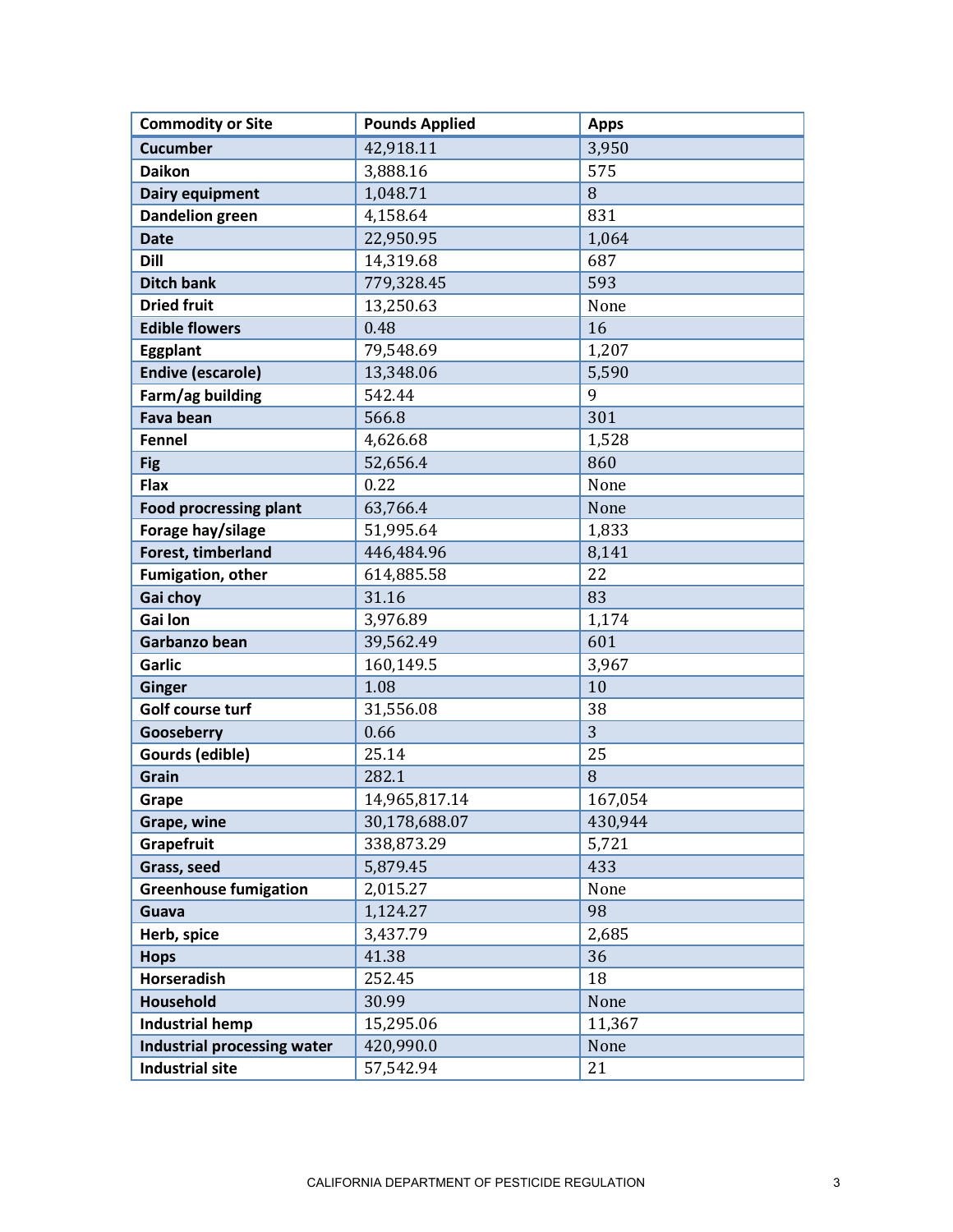| <b>Commodity or Site</b>         | <b>Pounds Applied</b> | <b>Apps</b>    |
|----------------------------------|-----------------------|----------------|
| <b>Industrial waste disposal</b> | 3,580.72              | None           |
| systems, disposal water          |                       |                |
| Jicama                           | 1.29                  | $\mathbf{1}$   |
| Jujube                           | 19.79                 | $\overline{1}$ |
| Kale                             | 138,881.26            | 24,181         |
| Kiwi fruit fuzzy                 | 103,166.15            | 2,941          |
| <b>Kohlrabi</b>                  | 17,457.28             | 1,562          |
| <b>Kumquat</b>                   | 545.12                | 87             |
| Landscape maintenance            | 1,537,443.67          | 1,077          |
| <b>Leek</b>                      | 23,397.46             | 3,190          |
| Legume (forage - fodder)         | 161.99                | 7              |
| Lemon                            | 3,485,001.33          | 34,836         |
| Lettuce, head                    | 886,814.84            | 126,973        |
| Lettuce, leaf                    | 1,229,481.66          | 216,138        |
| Lime                             | 7,647.03              | 312            |
| Loganberry                       | 0.14                  | $\overline{1}$ |
| Lumber, treated                  | 1,475,459.16          | None           |
| <b>Mango</b>                     | 11,921.09             | 74             |
| <b>Melon</b>                     | 250,400.5             | 3,464          |
| <b>Mint</b>                      | 7,265.98              | 1,783          |
| <b>Mizuna</b>                    | 1,553.51              | 698            |
| <b>Mushroom</b>                  | 3,977.53              | 4,368          |
| <b>Mushroom house</b>            | 137.87                | 50             |
| <b>Mushroom soil</b>             | 433.52                | 188            |
| <b>Mustard</b>                   | 27,838.13             | 4,035          |
| Mustard cabbage (pak choi)       | 204.72                | 137            |
| <b>Mustard greens</b>            | 38,161.87             | 5,734          |
| <b>N-grnhs flower</b>            | 48,933.63             | 22,073         |
| N-grnhs plants in containers     | 99,597.22             | 59,521         |
| <b>N-grnhs transplants</b>       | 27,110.43             | 35,426         |
| N-outdr flower                   | 300,080.89            | 33,411         |
| N-outdr plants in containers     | 819,954.62            | 79,880         |
| <b>N-outdr transplants</b>       | 554,031.59            | 19,000         |
| <b>Nectarine</b>                 | 1,328,075.5           | 41,349         |
| <b>Nursery soil</b>              | 749.76                | 123            |
| <b>Nuts</b>                      | 15.77                 | 16             |
| Oat                              | 14,810.52             | 851            |
| Oat (forage - fodder)            | 52,733.93             | 4,290          |
| Okra                             | 585.87                | 80             |
| <b>Olive</b>                     | 704,193.68            | 7,051          |
| Onion, dry                       | 1,265,203.98          | 16,991         |
| Onion, green                     | 2,152.01              | 820            |
| Orange                           | 11,140,803.16         | 125,811        |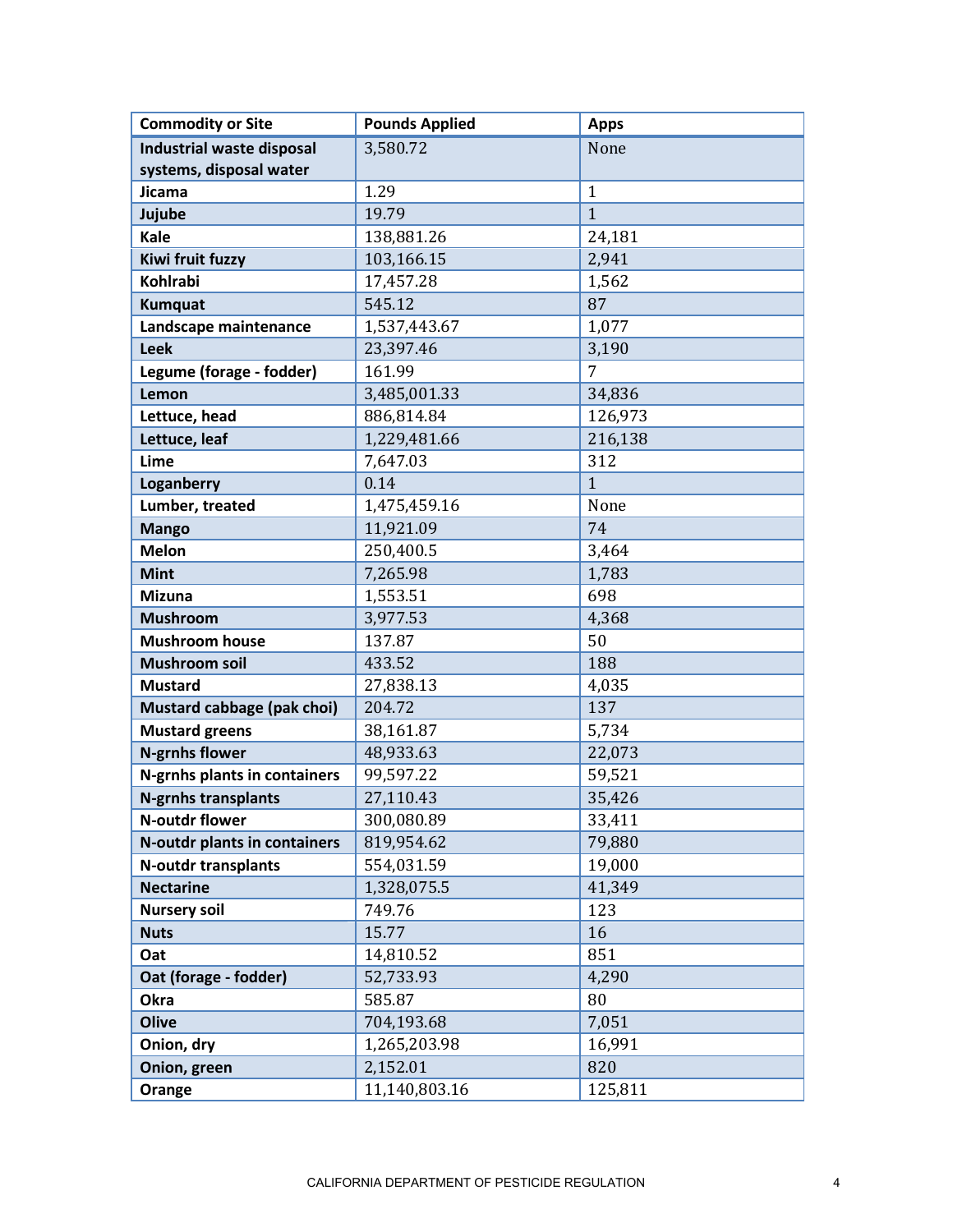| <b>Commodity or Site</b>       | <b>Pounds Applied</b> | <b>Apps</b>    |
|--------------------------------|-----------------------|----------------|
| <b>Orchard floor</b>           | 34,307.82             | 632            |
| <b>Orchardgrass</b>            | 3,159.01              | 102            |
| Oregano                        | 198.21                | 334            |
| <b>Parsley</b>                 | 74,820.94             | 7,971          |
| Parsnip                        | 208.31                | $\overline{4}$ |
| Pasture (forage - fodder)      | 264.37                | 14             |
| <b>Pastureland</b>             | 20,679.05             | 992            |
| Peach                          | 3,148,952.82          | 74,915         |
| Peanut                         | 0.0                   | $\mathbf{1}$   |
| Pear                           | 1,284,589.08          | 9,130          |
| Pear, asian (oriental pear,    | 5,301.31              | 309            |
| ya, ya li, nashi)              |                       |                |
| Peas                           | 98,668.21             | 9,967          |
| Pecan                          | 32,574.95             | 1,650          |
| Pepper, fruiting               | 1,681,432.95          | 14,510         |
| Pepper, spice                  | 60,754.88             | 173            |
| Peppermint                     | 4.09                  | $\overline{2}$ |
| Persimmon                      | 12,883.76             | 945            |
| Pimento                        | 1,599.94              | 120            |
| <b>Pistachio</b>               | 5,820,947.67          | 77,977         |
| Plum                           | 790,053.04            | 27,375         |
| Pluot                          | 7,134.55              | 258            |
| <b>Pome fruit</b>              | 112.2                 | 80             |
| Pomegranate                    | 525,577.41            | 2,967          |
| Pomelo                         | 28,535.49             | 623            |
| <b>Potato</b>                  | 1,303,933.53          | 5,937          |
| <b>Poultry</b>                 | 0.03                  | 36             |
| <b>Prune</b>                   | 880,805.8             | 11,396         |
| <b>Public health</b>           | 707,570.02            | None           |
| <b>Pumpkin</b>                 | 55,782.06             | 1,888          |
| Quince                         | 4,318.45              | 187            |
| Radicchio                      | 14,001.46             | 1,988          |
| Radish                         | 12,719.7              | 5,270          |
| Rangeland                      | 11,961.65             | 793            |
| Rape (leafy vegetable)         | 12.41                 | 27             |
| Rapini                         | 14,217.45             | 1,811          |
| Raspberry                      | 477,907.0             | 10,791         |
| <b>Recreation area</b>         | 459.61                | 27             |
| <b>Regulatory pest control</b> | 66,268.59             | 18             |
| <b>Research commodity</b>      | 14,205.99             | 3,012          |
| <b>Rice</b>                    | 4,596,563.9           | 40,656         |
| Rice, wild                     | 61,544.53             | 441            |
| <b>Rights of way</b>           | 4,053,692.95          | 4,225          |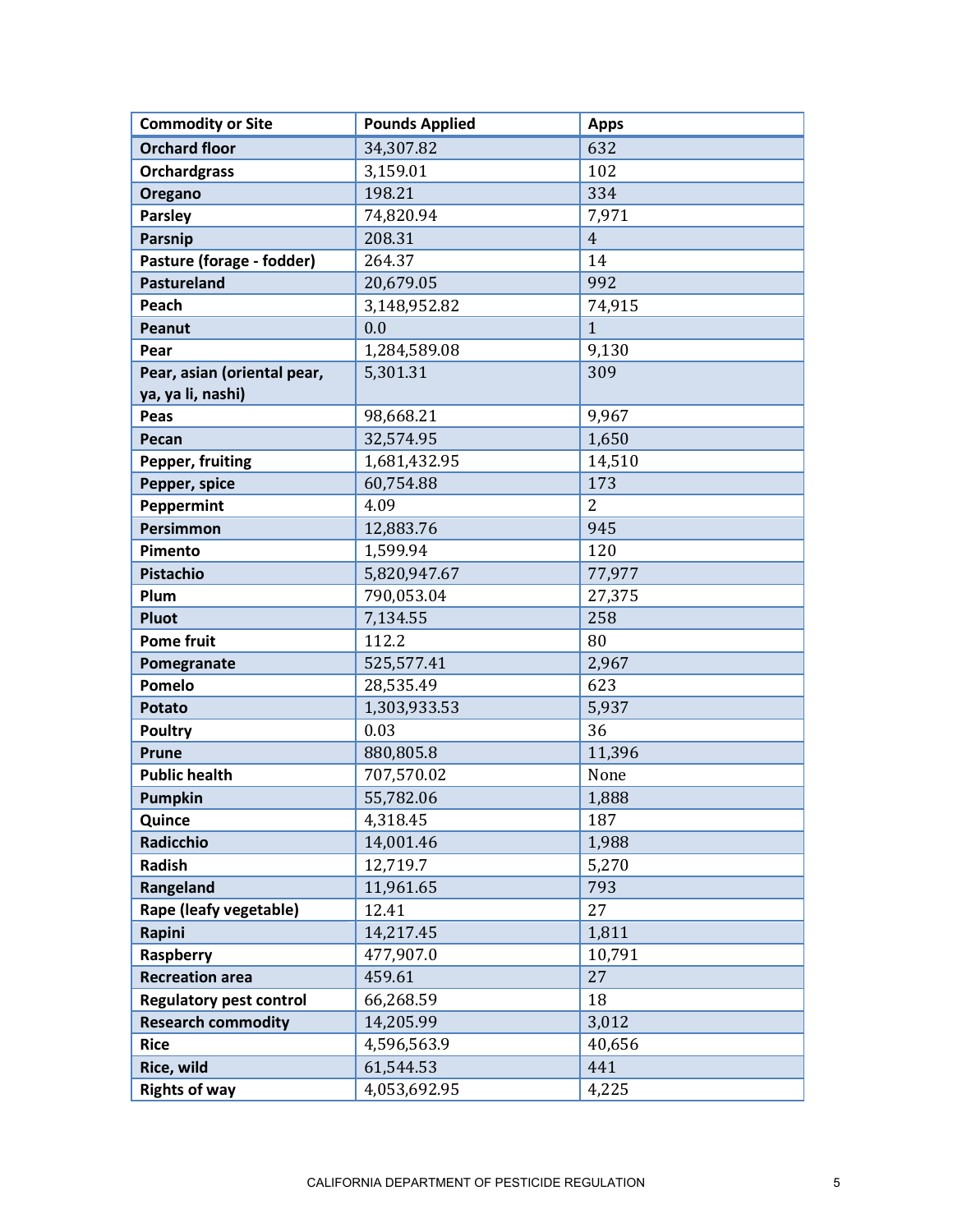| <b>Commodity or Site</b>           | <b>Pounds Applied</b> | <b>Apps</b> |
|------------------------------------|-----------------------|-------------|
| <b>Root vegetable</b>              | 45.22                 | 184         |
| Rosemary                           | 213.01                | 237         |
| Rutabaga                           | 14.89                 | 21          |
| Rye                                | 684.25                | 74          |
| <b>Ryegrass</b>                    | 14,184.97             | 594         |
| <b>Safflower</b>                   | 252,517.36            | 2,157       |
| <b>Sage</b>                        | 1,075.74              | 644         |
| Sewage system                      | 1,722.83              | None        |
| <b>Shallot</b>                     | 1,295.91              | 52          |
| Small fruits/berry                 | 41.3                  | 18          |
| Sod farm (turf)                    | 15,442.61             | 445         |
| Soil fumigation/preplant           | 3,787,966.66          | 5,182       |
| Sorghum (forage - fodder)          | 45,378.38             | 1,383       |
| Sorghum/milo                       | 18,269.52             | 632         |
| Soybean                            | 81.68                 | 5           |
| Spinach                            | 271,662.46            | 63,473      |
| <b>Squash</b>                      | 54,889.64             | 2,596       |
| Squash, summer                     | 45,655.27             | 478         |
| Squash, winter                     | 23,270.34             | 209         |
| Squash, zucchini                   | 165.15                | 55          |
| <b>Stone fruit</b>                 | 3,537.74              | 412         |
| Storage area/box                   | 6,109.02              | None        |
| <b>Strawberry</b>                  | 9,632,790.39          | 72,046      |
| <b>Structural pest control</b>     | 3,452,219.49          | 14          |
| <b>Sudangrass</b>                  | 22,233.37             | 775         |
| <b>Sugarbeet</b>                   | 784,370.65            | 5,262       |
| <b>Sugarbeet (forage - fodder)</b> | 259.31                | 11          |
| <b>Sugarcane</b>                   | 597.06                | 5           |
| <b>Sunflower</b>                   | 179,759.03            | 3,260       |
| Sweet potato                       | 1,634,992.91          | 1,085       |
| <b>Swiss chard</b>                 | 69,094.79             | 12,982      |
| <b>Tangelo</b>                     | 256,912.02            | 4,299       |
| <b>Tangerine</b>                   | 3,519,138.06          | 50,993      |
| <b>Tarragon</b>                    | 130.26                | 100         |
| Tat soi (spinach mustard)          | 1,648.03              | 1,025       |
| <b>Thyme</b>                       | 244.06                | 359         |
| <b>Timothy</b>                     | 2,423.82              | 137         |
| <b>Tomatillo</b>                   | 124.29                | 44          |
| <b>Tomato</b>                      | 1,115,984.02          | 15,391      |
| <b>Tomato, processing</b>          | 12,029,197.76         | 36,672      |
| <b>Triticale</b>                   | 13,385.61             | 1,733       |
| <b>Tropical/subtropical fruit</b>  | 194.81                | 60          |
| Turf/sod                           | 23,047.22             | 1,517       |